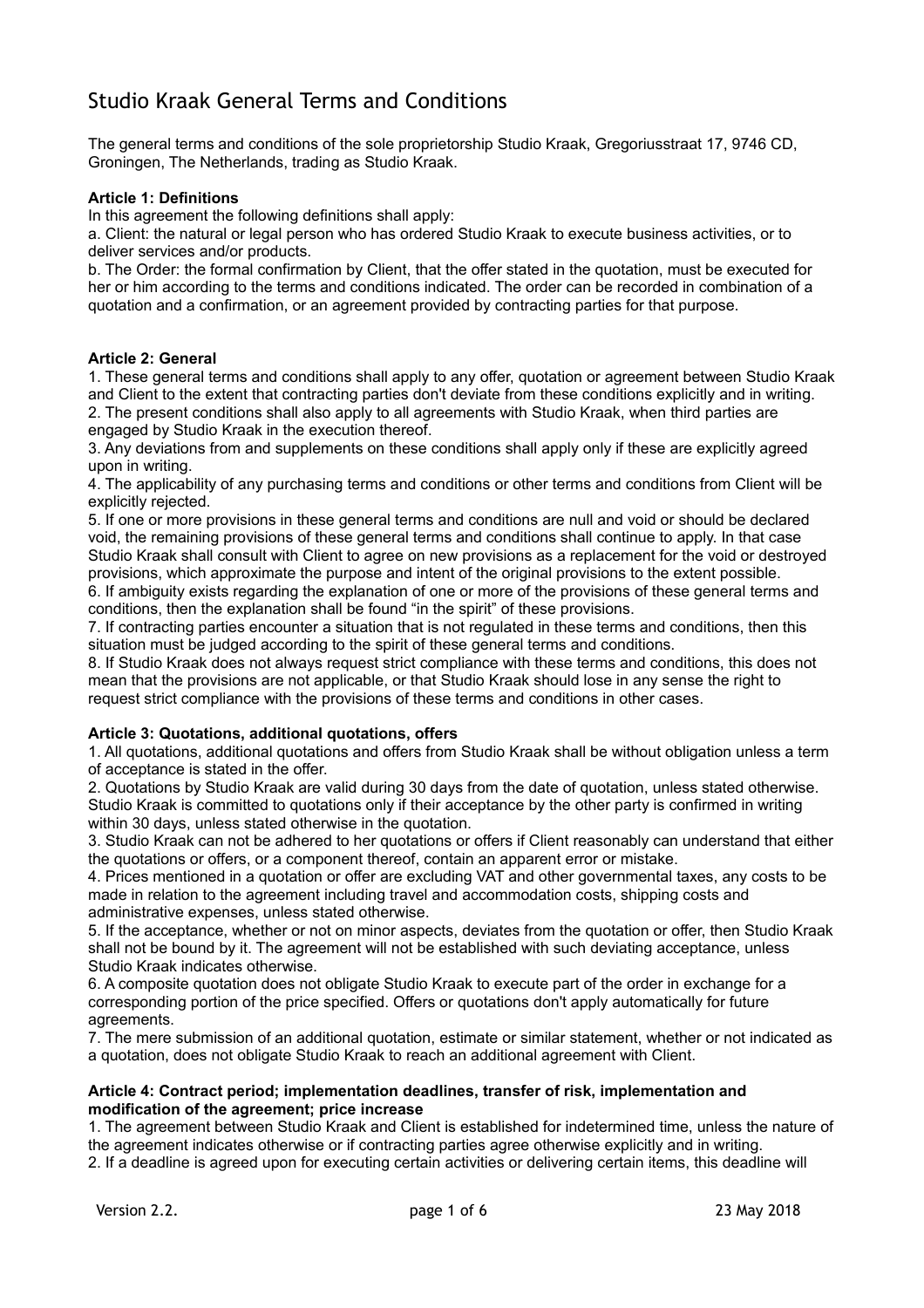never count as a fatal deadline for Studio Kraak. When a deadline is not met, Client should declare Studio Kraak in breach motivated and in writing, before can be spoken of an attributable deficiency. In case of that notice of default Studio Kraak should be offered a reasonable term to fulfil the specified obligation after all. 3. Studio Kraak shall always implement the granted Order according to good craftmanship.

4. Unless explicitly agreed upon otherwise, Studio Kraak shall be entitled to engage third parties to implement the Order (in full or in part). The applicability of Article 7:404; 7:407(2) and 7:409(2) Civil Code (Dutch Law) is explicitly excluded.

5. Studio Kraak is entitled to implement the Order in separate phases and invoice the accordingly performed activities separately.

6. If the Order is implemented in phases, Studio Kraak can postpone the implementation of elements that belong to a next phase until Client has approved and accepted the results of the preceding phase in writing. 7. Client shall take care that all details of which Studio Kraak indicates or of which Client reasonably should understand being necessary to implement the order, are provided to Studio Kraak in time. If the details necessary for the implementation of the Order are not provided to Studio Kraak in time, Studio Kraak shall be entitled to suspend the implementation of the Order and/or charge on Client the extra costs that result from the delay according to the usual prices. The implementation term will only start after Client has provided the details to Studio Kraak.

8. If during the implementation of the Order it appears that the Order needs to be modified or complemented for a proper implementation, then those involved shall consult in time with each other the adjustment of the agreement that shall be necessary. If it results from this consultation that the nature, size or contents of the order, whether or not on request of Client, or specified by appropriate authorities, should be modified and that the agreement subsequentely will be modified qualitatively or quantitatively, then Studio Kraak shall indicate beforehand in writing to the extent possible, how this modification will affect the order.

9. Client accepts that the agreement could be modified, including a modification in price, deadline or other conditions of the implementation. Contracting parties shall record in writing the agreed modification and the resulting modified offer as a specific agreement. The specific agreement will be effective on the moment of signing by contracting parties, or on a specific moment still to be agreed upon by contracting parties. 10. Studio Kraak shall be entitled to deject an offer for modification of the agreement, if accordance with the modification reasonably can not be demanded from her. A dejection by Studio Kraak to agree with a

modification proposal shall not entitle Client to cancel or end the agreement.

11. If Client should be at fault in adequately complying to do what is expected of her or him towards Studio Kraak, then Client is liable for all damage occurring directly or indirectly on the side of Studio Kraak as a result of this default.

12. If Studio Kraak has agreed upon a fixed fee or fixed price with Client, then Studio Kraak shall be entitled anytime however to increase this fee or this price without Client being entitled to cancel the agreement because of that, if the increase of price:

a. results from a legal authority or obligation or

b. is attributable to a price increase of resources, wages, et cetera, or

c. on grounds that reasonably could not been foreseen at the start of the agreement.

13. Studio Kraak is entitled to increase the agreed rate as per 1 January or 1 July of each year when one or more of the following circumstances arise after the agreement is settled: an increase in the costs of materials or services that are needed to implement the agreement, an increase in shipping costs, the implementation of new, and/or an increase in current, governmental taxes, or comparable circumstances in general.

## **Article 4a: Retention of title and rights, retention and risk**

1. All items delivered to Client remain property of Studio Kraak, until all sums indebted by Client for the items delivered or to be delivered or activities achieved or to be achieved according to this agreement as all other sums that Client is indebted attributable to failure in payment obligation, are paid in full to Studio Kraak. A Client who acts as a reseller shall be entitled to sell or resell all items that are subject to retention of title as long as that is common practice in his/her normal business practice.

2. Where appropriate, rights shall always be given or passed to Client under the condition that Client shall pay the agreed specific compensations fully and in time.

3. Nothwithstanding any delivery obligation, Studio Kraak may maintain possession of objects, products, proprietary rights, information, documents, files, databases and interim or other results of Studio Kraak's services, which have been received or generated as part of the agreement, until Client has paid all indepted sums to Studio Kraak.

4. The risk of loss, theft or damage shall pass to Client on the moment that the items, products, software or data which are subject of the agreement are placed at the actual disposal of Client or her/his assistant.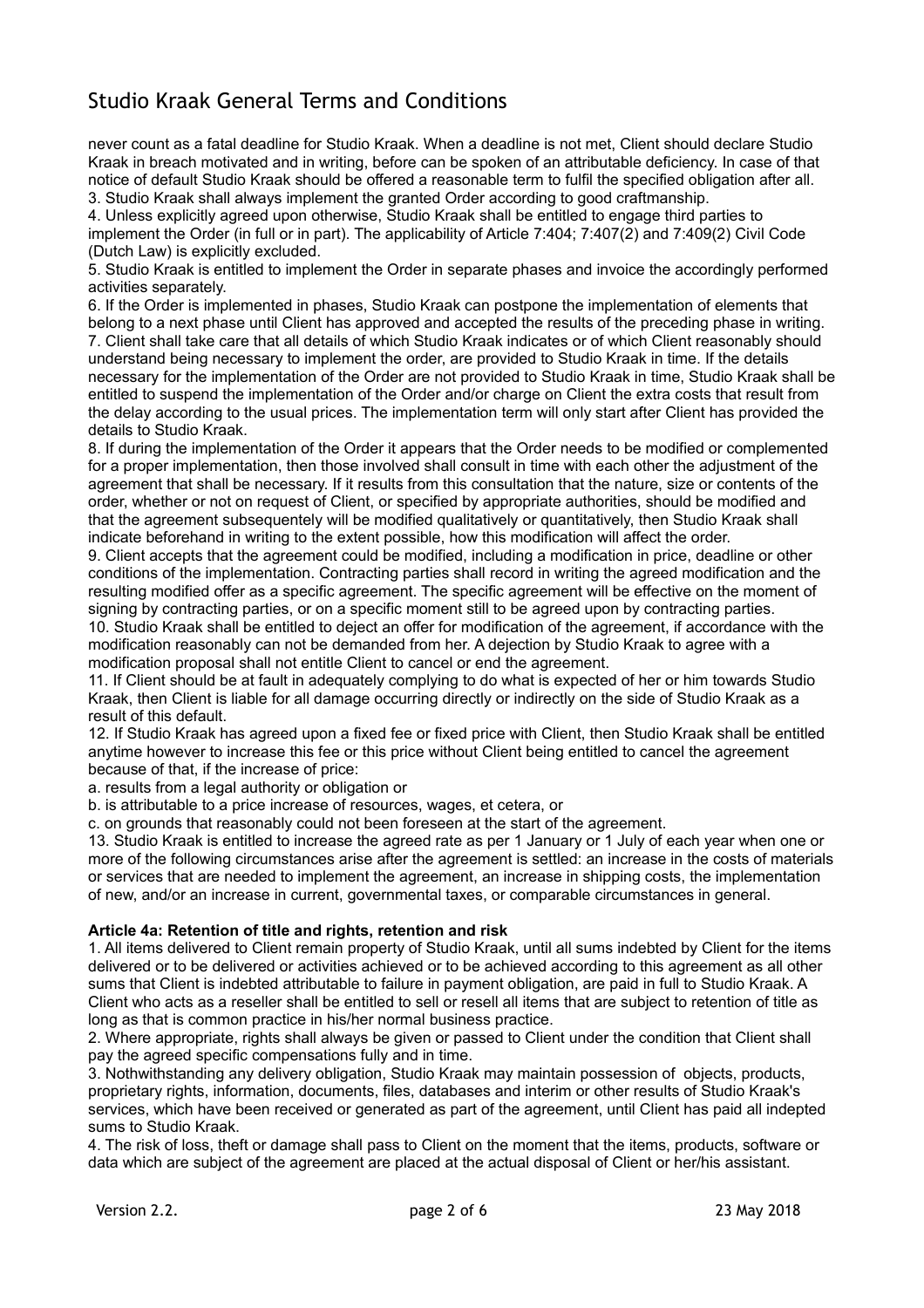## **Article 5: Suspension, dissolution and interim termination of the agreement**

1. Studio Kraak shall be entitled to suspend compliance with her obligations or to dissolve the agreement with Client, if Client does not fulfil his or her obligations from the agreement sufficiently or in time, if after acceptance of the agreement circumstances become known to Studio Kraak which give good reason to fear that Client will not fulfil his or her obligations, if Client when accepting the agreement was asked to warrant meeting the requirements of the agreement and this warranty is not provided or is insufficient or if by the delay on the side of Client no longer can be demanded from Studio Kraak that she will meet the agreement according to the originally agreed conditions.

2. Furthermore, Studio Kraak is entitled to dissolve the agreement if circumstances arise such that compliance with the agreement is impossible or if circumstances otherwise arise so that unaltered continuation of the agreement may no longer be reasonably expected of Studio Kraak.

3. If the agreement is dissolved, all amounts receivable by Studio Kraak shall be immediately due from Client. If Studio Kraak suspends compliance with her obligations, she retains her claims based on the law and the agreement.

4. In the event of suspension or dissolution, Studio Kraak shall not be obliged in any way to compensate for any resulting damage and costs.

5. If Client is accountable for the dissolution, then Studio Kraak shall be entitled to compensation for the damage, including the costs resulting directly or indirectly.

6. If Client fails to meet his or her obligations resulting from the agreement and this non-compliance justifies dissolution, then Studio Kraak shall be entitled to immediately dissolve the agreement without any obligation, on her side, to pay any compensation or remuneration, while Client on the other hand, attributable to breach of contract, shall be obliged to compensation or remuneration.

7. If Studio Kraak prematurely dissolves the agreement, Studio Kraak shall consult with Client to take care that activities still to be done will be transferred to third parties. This will be so unless such dissolution can be attributed to Client. If additional costs result from the transfer of activities, then these costs will be charged on Client. Client shall be obliged to pay these costs before the specified deadline, unless Studio Kraak indicates otherwise.

8. In the event of liquidation, (requesting) suspension of payment or bankruptcy, confiscation – if and as long as the confiscation is not ended within three months – against Client, admission of Client to a debt rescheduling arrangement under the Natural Persons Debt Rescheduling Act, or another circumstance in which Client can no longer freely dispose of his or her finances, Studio Kraak is free to terminate the agreement immediately or cancel the order or agreement, without any obligation on her side to pay any compensation or remuneration. In that event all amounts receivable by Studio Kraak from Client shall be immediately due.

## **Article 6: Force majeure**

1. Studio Kraak is not required to comply with any contractual obligation towards Client, if she is obstructed by a circumstance not attributable to a fault, and neither is her responsibility by virtue of the law, legal action or according to generally accepted standards.

2. In these terms and conditions force majeure is defined as, next to what under the law and case law is interpreted, all external reasons, foreseen or unforeseen, that are beyond control of Studio Kraak, however through which Studio Kraak cannot meet her obligations. Strikes by third parties shall be herewith included. Studio Kraak shall be entitled also referring to force majeure, if the circumstance obstructing continuous meeting the agreement, starts after Studio Kraak should have met her agreement.

3. Studio Kraak can postpone the obligations from the agreement during the period that the force majeure continues. If this period lasts longer than two months, then each of the contracting parties shall be entitled to dissolve the agreement, without obligation of compensation of damage to the other party.

4. As far as Studio Kraak, meanwhile, has met partly her obligations from the agreement at the time that the force majeure starts or will be able to meet these, and the achieved respectively to be achieved part has independent value, then Studio Kraak shall be entitled to invoice the already met respectively to be met part separately. Its is incumbent on Client to pay this invoice as if it concerns a separate agreement.

## **Article 7: Payment and collection costs**

1. Payment ought to happen within 14 days after the date of invoice, in a way indicated by Studio Kraak in the currency stated in the invoice, unless Studio Kraak has indicated otherwise in writing. Studio Kraak is entitled to invoice regularly.

2. If Client fails to pay the invoice in time, then Client is in default by law. When that happens, Client is indebted an interest of 1% per month, unless the legal interest is higher, in which case the legal interest is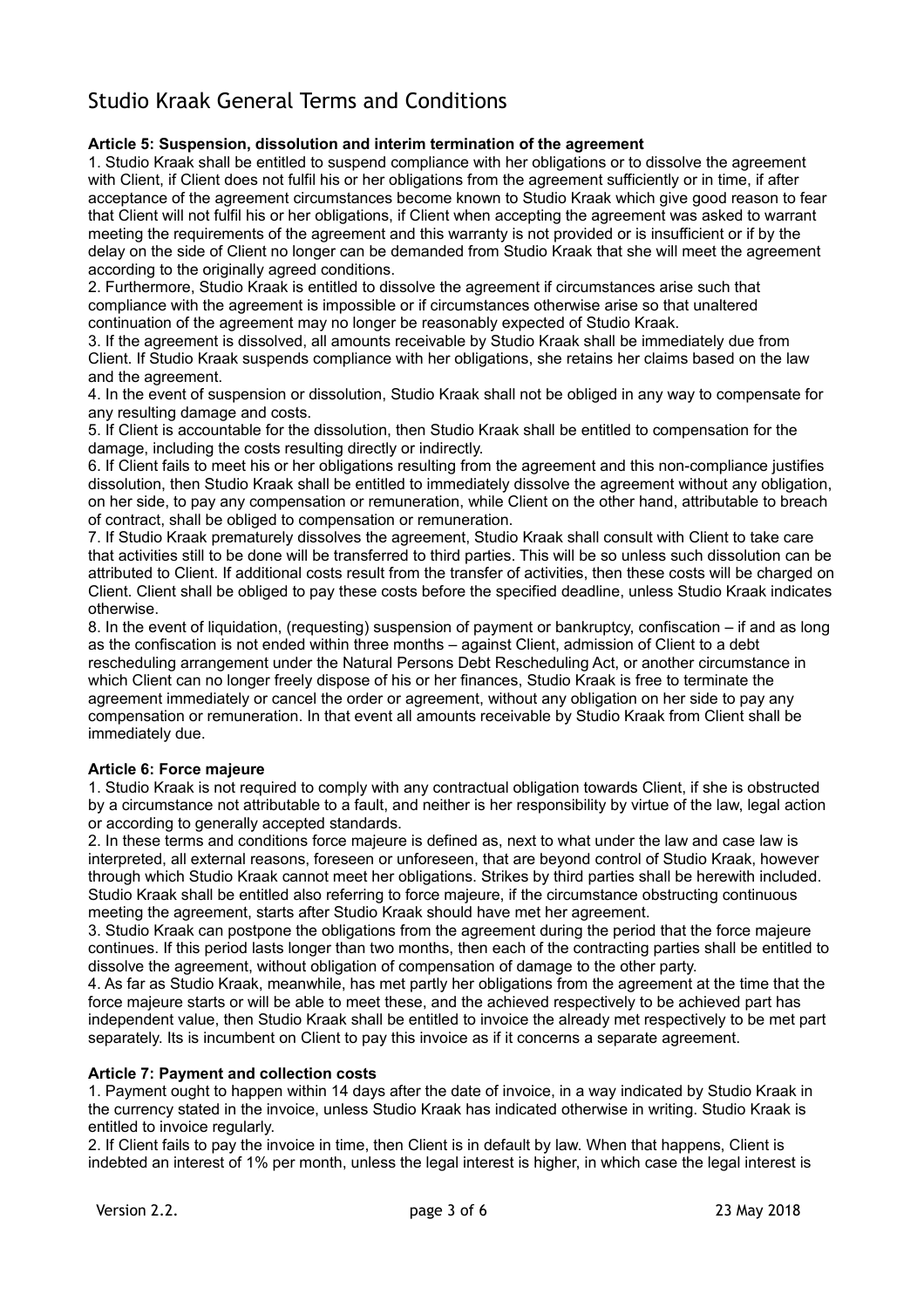indebted. The interest on the claimable sum will be charged from the instant that Client is in default until the instant that the claimable sum is fully paid.

3. Studio Kraak is entitled to set payments made by Client in the first instance off against costs, then against overdue interest, and finally against the principal sum and current interest. Moreover, Studio Kraak may, without thereby being deemed to be in default, refuse an offer of payment if the customer proposes to allocate the money in a different sequence. Studio Kraak may also refuse the settlement in full of the principal sum if the overdue and current interest and costs are not paid at the same time.

4. Client is never entitled to levy what she or he is indebted to Studio Kraak. Objections to the amount stated on the invoice do not suspend Client's obligation to pay. Any Client who can not appeal to section 6.5.3 (Articles 236 until 238 Book 6 Civil Code – Dutch Law) neither is entitled to postpone payment of the invoice on other grounds.

5. If Client fails to meet his or her obligations, then all reasonable costs for obtaining payment out-of-court shall be charged on Client. The extrajudicial costs shall be charged on the basis of what is common practice in Dutch payment recoveries, currently the calculation method conform Dutch legislation [de Wet Incassokosten – WIK]. However if Studio Kraak had to pay higher collection costs that were reasonably necessary, the actual paid costs will be charged as compensation. Any legal costs and enforcement costs paid shall be recovered from Client. Client is also interest indebted on the indebted collection costs of 15% of the main sum on average.

## **Article 8: Contents and modification of the agreement**

1. Client shall accept that the time schedule of the Order can be affected, if contracting parties agree to expand or modify the approach, method or size of the Order and/or extend or modify the resulting activities intermediately.

2. If the intermediate modification affects the agreed fee or compensation costs, Studio Kraak will give Client notice of this as soon as possible.

3. If an intermediate modification occurs in the Order or implementation of the Order attributable to Client, Studio Kraak shall implement the necessary modifications, if required by the quality of service. A modification that results in additional work, shall be confirmed as an additional Order to Client. The provisions in Article 3. apply accordingly.

## **Article 9: Warranties, research and complaints, limitation period**

1. The results/items to be delivered by Studio Kraak meet the usual requirements and standards that can be reasonably set for them at the time of delivery and which they should meet in normal use.

2. The actual putting into use by Client of the results can be considered as a formal acceptance of the delivered results/items.

3. The warranty mentioned in Article 9(2) shall apply during a period of three months after delivery, unless this does not comply with the nature of the delivery or if contracting parties agreed otherwise. If the warranty provided by Studio Kraak relates to a result or an item that was produced by a third party, than the warranty is restricted to the warranty provided by the producer of the result or item, unless stated otherwise, however at the latest until three months after delivery.

4. Any form of warranty will be dissolved if a defect is caused by or results from injudicious or improper use or maintenance of the object by Client and/or by third parties when Client or third parties modified or tried to modify the result or item without written permission from Studio Kraak. Neither shall Client be entitled to claim warranty if the defect is caused by, or results from circumstances that are beyond control of Studio Kraak, including business circumstances such as, however not exclusively, altering software platform et cetera.

5. It is incumbent on Client to investigate or have investigated the delivered items and/or results, immediately at the time that the items and/or results either are presented to her/him or the respective activities are executed. Besides, Client should investigate whether quality and/or quantity of the delivered result or item is/are in accordance with what is agreed upon and meets/meet the requirements contracting parties had set. Any visible defects should be reported in writing to Studio Kraak within seven days after delivery. Any invisible defects should be reported in writing to Studio Kraak immediately or at least within fourteen days after their discovery. The notification should contain a description of the defect as detailed as possible, so that Studio Kraak can react adequately. Of defects can be spoken only if they are reproducable. Client should give Studio Kraak the opportunity to investigate or have investigated the complaint, and offer the necessary co-operation accordingly.

6. A complaint by Client within the warranty period does not postpone her or his payment obligation. In that event, Client shall remain also obliged to purchase and pay the remaining items ordered and the activities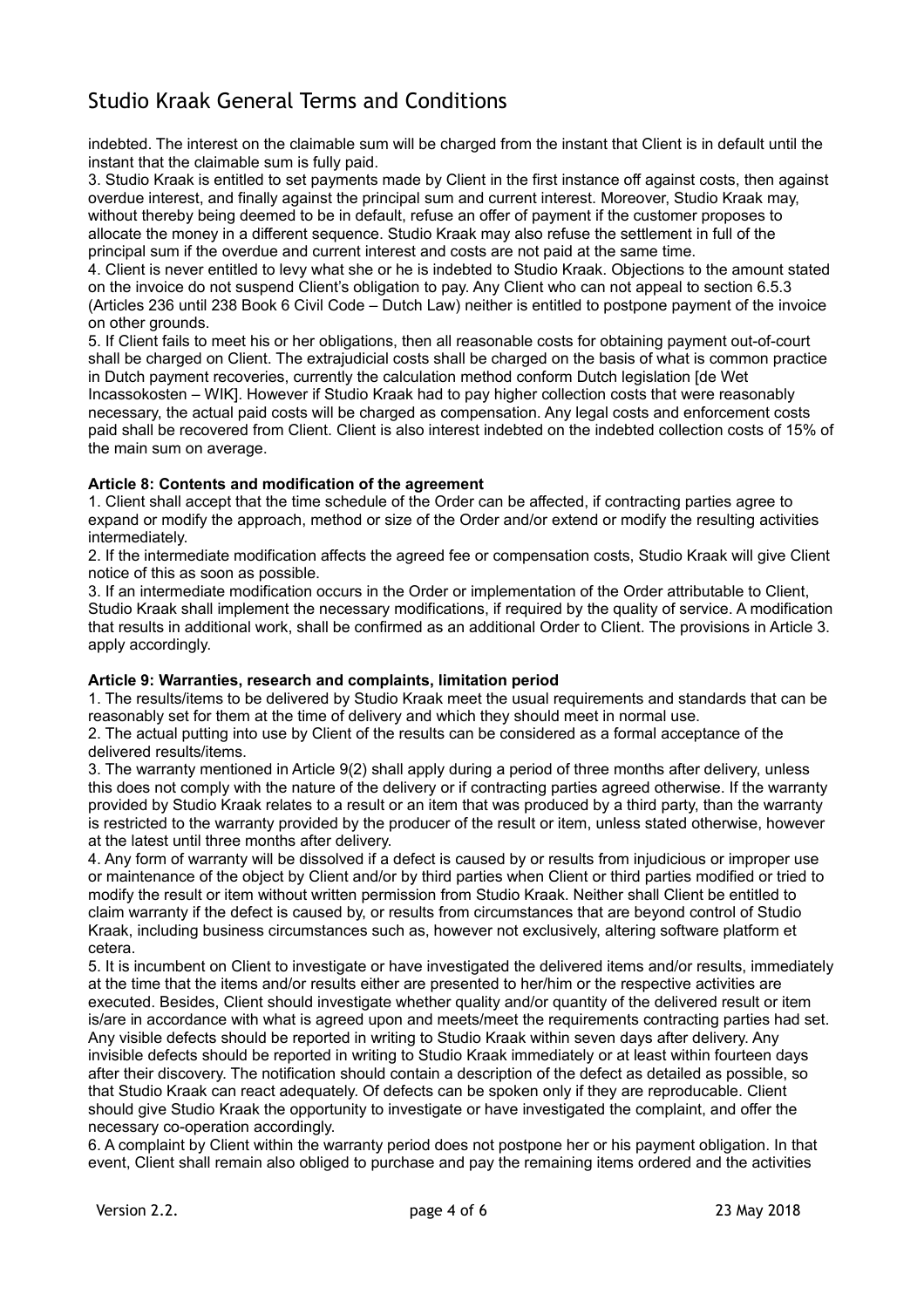she or he has ordered Studio Kraak to execute.

7. If any defect is reported after the warranty period has ended, then Client cannot claim repair, replacement or compensation.

8. If it is clear that an item is defective and in this respect is timely claimed, then Studio Kraak shall take care of the repair of the defective item after proper notification of the defect by Client within a reasonable period of time, to be decided by Studio Kraak, or shall substitute its functionality, or shall provide adequate compensation to Client.

9. If it has become clear that a complaint is unfounded or charges still should be born by Client, then its resulting costs, including the investigation costs, on the side of Studio Kraak shall integrally be born by Client.

10. After the warranty period has expired all repair and replacement costs including administrative, shipping costs and call out fee will be charged on Client.

11. By way of derogation from the legal limitation periods, the limitation period of all requisitions and objections towards Studio Kraak and third parties engaged at the implementation of the agreement, shall be one year.

## **Article 10: Liability**

1. In the event that Studio Kraak might be held liable, then her liability, if established, is limited to what is regulated in this provision.

2. Studio Kraak is not liable for damage of any kind caused by Studio Kraak's reliance on incorrect and/or incomplete information provided by Client.

3. If Studio Kraak appears to be liable for any damage, then that liability is limited to the amount of the invoice, as far as the specific part of the Order the liability relates to, that is until a maximum of 10.000 euro.

4. Studio Kraak shall only be liable for direct damage.

5. Direct damage is strictly defined as:

– the reasonable costs involved in the identification of the cause and extent of the damage, to the extent that such identification relates to the damage within the meaning of these terms and conditions.

- any reasonable costs incurred in repairing the shortcoming in the execution of the assignment by Studio Kraak, unless such shortcomings cannot be attributed to Studio Kraak;

– reasonable costs incurred to prevent or limit damage, to the extent that Client demonstrates that such costs have led to the limitation of direct damage, within the meaning of these general terms and conditions. 6. Studio Kraak shall never be liable for indirect damage, including though not limited to consequential loss or damage, lost profit, loss of savings, damage due to stagnation of business.

7. The limitations of liability for direct damage, mentioned in these terms and conditions, shall not apply if the damage is done on purpose or is attributable to gross negligence by Studio Kraak or her subordinates.

## **Article 11: Indemnification**

Client shall indemnify Studio Kraak for any claims by third parties, who are suffering damage related to the execution of the agreement and this damage is attributable to others than to Studio kraak. If Studio Kraak in that respect might be addressed by third parties, then Client shall be obliged to assist Studio Kraak both judicially and extrajudicially and to do immediately anything that can be expected from her or him in such an event. If Client might fail in taking adequate measures, then Studio Kraak shall be entitled to take such measures herself, without notice of default. All resulting costs and damage on the side of Studio Kraak and third parties shall be charged on Client and shall be her or his risk.

## **Article 12: Intellectual property rights**

Studio Kraak reserves the rights and authority which she is entitled to under the Dutch Copyright Act and other legislation on intellectual property. Studio Kraak is entitled to use also for other purposes the increased knowledge on her side thanks to implementing the agreement, as far as third parties are not notified about strict confidential information of Client.

#### **Article 13: Copyright**

After delivery by Studio Kraak Client shall obtain the right to personally use the items, created according to the agreement, in terms of the Dutch Copyright Act. This specific right of use is limited to the right of normal use of the delivered items within and by the own organisation of Client and does not include the right to multiply these items in particular. Client is not entitled to provide to third parties the items created by Studio Kraak. Client is not permitted to remove name and logo of Studio Kraak and/or her suppliers from the delivered item(s).